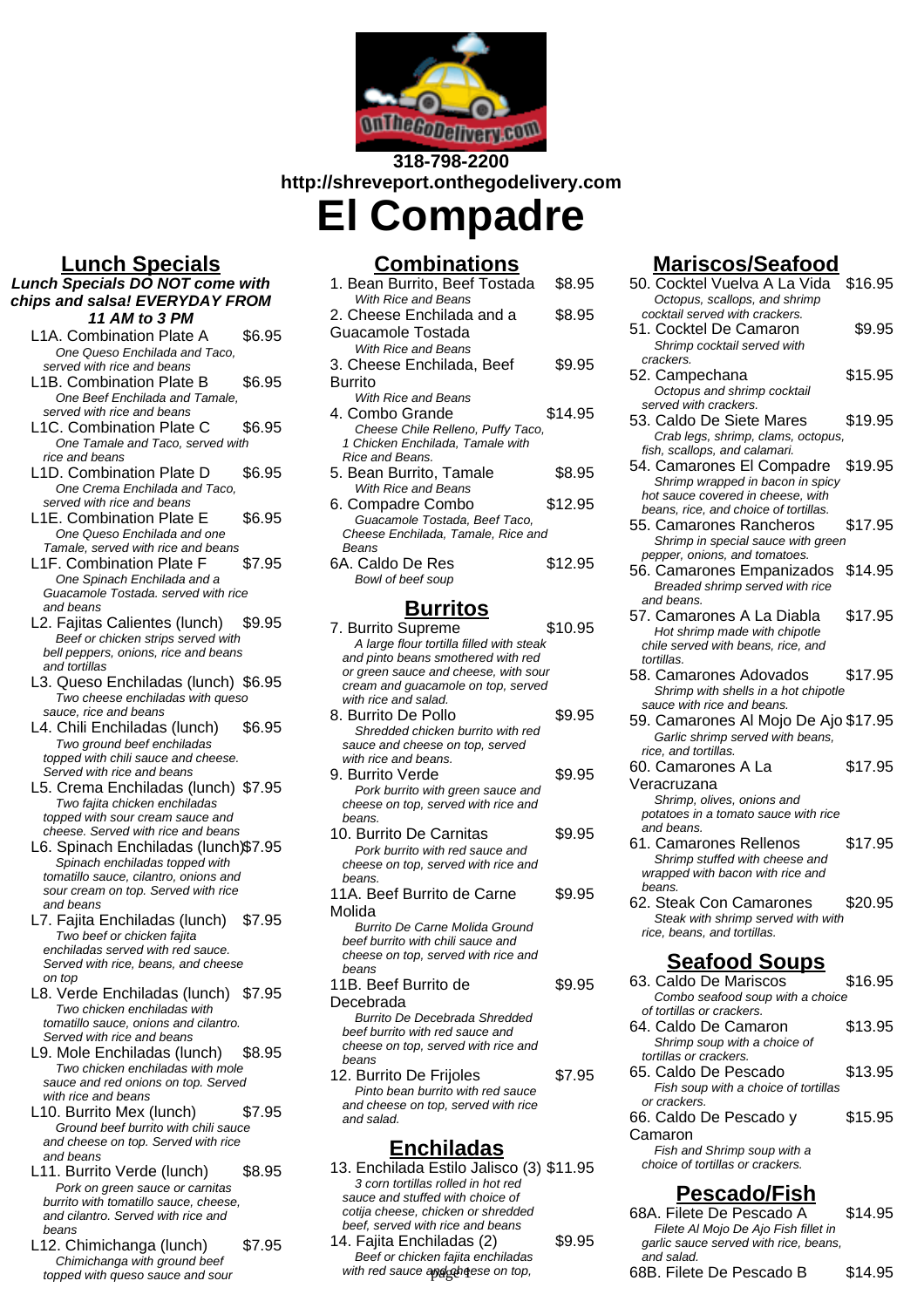cream. Served with rice and beans

- L13. Fish Tacos (lunch) \$8.95 Two Fish tacos cooked with onions and tomatoes. Served with rice, beans and salad
- L14. Regular Tacos (lunch) \$6.95 Two hard shell tacos with ground beef, lettuce, tomatoes and cheese. Served with rice and beans
- L15. Tacos Al Carbon (lunch) \$8.95 Two soft chicken or beef fajita tacos cooked with onions, tomatoes, and red sauce. Served with sour cream and guacamole, pico, rice and beans
- L16. Chilaquiles Rojos (lunch) \$8.95 Tortilla strips sauteed in red sauce with eggs or chicken, rice and beans
- L17. Nopales Con Huevo (lunch) \$8.95
- Tender cactus and eggs served with rice, beans and tortillas
- L18. Basket Taco Salad (lunch\$7.95 Ground beef taco salad, lettuce, tomato, cheese, sour cream
- 1L9. Garden Salad (lunch) \$8.95 Chicken or beef fajita salad with lettuce, tomato, cheese, bell peppers, onions, and eggs
- L20. Puffy Crispy Taco (lunch) \$6.95 One Puffy Taco with ground beef, lettuce, tomatoes, and cheese. Served with rice and beans
- L21. Chile Relleno (lunch) \$7.95 A Poblano pepper stuffed with cheese topped with ranchero sauce and served with rice and beans
- L22. Gringo Burger (lunch) \$7.95 A classic cheeseburger with fries and salad
- L23. Burger Caliente (lunch) \$8.95 Mixed with chipotle sauce
- L24. Mexican Omelette (lunch)\$8.95 Eggs mixed with ham, tomatoes, and onions. Served with rice and beans
- L25. Queso Asado (lunch) \$9.95 Choice of chicken or beef. Jack melted cheese, poblano and jalapeno peppers, mushrooms and Mexican chorizo. Served on a sizzling skillet with tortillas
- L26. Chili Tamales (lunch) \$6.95 Two hot tamales with chili sauce and cheese on top. Served with rice and beans

# **Botanas/Appetizers**

- 201. Tostada De Ceviche \$5.95 Marinated fish or shrimp on a tostada. 202. Ceviche De Camaron o \$13.95 Pescado Cold fish or shrimp marinated in lime juice, tomatoes, onions, and jalapenos 203. Ceviche Nayarit \$16.95 Cold marinated shrimp in lemon juice, tomatoes, onions, jalapenos in a special hot sauce. 204. Aguachiles \$16.95 Cold marinated shrimp mixed in a bowl with lime juice, tomatoes, onions, jalapenos, and spices. 205. Botana Natural \$17.95 Cold shrimp and octopus marinated in a special sauce with onions, cucumbers, and tomatoes. 206. Quesadillas De Hongos \$9.95 (3) Portobello mushroom quesadillas
	- on corn tortillas served with sour cream, guacamole, and jalapenos.

served with rice and beans

- 15. Enchiladas De Pollo (2) \$9.95 Shredded chicken enchiladas with red sauce and cheese, served with rice and beans.
- 16. Enchiladas De Queso (2) \$8.95 Cheese enchiladas smothered in yellow cheese sauce, served with rice and beans.
- 17. Shrimp Enchiladas (2) \$11.95 Shrimp enchiladas with red sauce and cheese on top, served with rice and beans.
- 18. Crema Enchiladas (2) \$9.95 Chicken fajita enchiladas with sour cream sauce and cheese on top, served with rice and beans.
- 19. Crawfish Enchiladas (2) \$9.95 Crawfish enchiladas with red sauce and cheese, served with rice and beans.
- 20. Mole Enchiladas (3) \$11.95 Chicken enchiladas with mole sauce and onions on top, served with rice and beans.
- 21A. Beef Enchiladas (2) \$8.95 Chili Mex Enchiladas Ground beef enchiladas with chili sauce and cheese on top, served with rice and beans.
- 21B. Beef Enchiladas (2) \$9.95 Shredded Beef Enchiladas Shredded beef enchiladas with red sauce and cheese on top, served with rice and beans.
- 22. Tomatillo Enchiladas (3) \$11.95 Chicken enchiladas with tomatillo sauce, cilantro, onions, and sour cream on top, served with rice and beans.
- 23. Spinach Enchiladas (2) \$9.95 Spinach enchiladas with tomatillo sauce, cilantro, onions, and sour cream on top, served with rice and beans.

### **House Specialties**

- 24. Fajitas (Beef or chicken) \$14.95 Strips of marinated beef or chicken with green peppers and onions on a sizzling skillet. Served with rice, beans, sour cream, guacamole, pico, and tortillas. 25. Steak Ranchero \$13.95 Beef strips, green pepper, onions, and tomatoes in a spicy sauce with rice, beans, and tortillas. 26. Grill Del Compadre (Beef or \$13.95 Chicken) Mexican sausage, onions, jalapeno, poblano peppers, and Monterrey Jack cheese on a hot skillet and tortillas. 27. Carne Asada with **Chilaquiles** \$16.95 A skirt steak covered in onions and jalapenos, along with tortilla strips covered in a red sauce, served with rice, beans, and tortillas. 28. Milanesa Con Papas \$14.95 Breaded Beef or Chicken Steak with rice, French fries, and salad. 29. Carne Adovada  $$13.95$ Sizzling pork steak prepared with special adovada sauce, beans, and rice, topped with roasted onions and served with tortillas. 30. Carnitas \$12.95 Tender marinated pork with rice, beans, guacamole, and tortillas. 31. Chuletas (2) \$13.95 Pork chops with grilled onions, served with rice, beans, and tortillas.
- $32.$  Tampiquena  $32.$   $$15.95$

Filete Empanizado Breaded fish fillet served with rice, beans, and salad.

- 68C. Filete De Pescado C \$14.95 Filete A La Diabla Fish fillet in diabla sauce served with rice, beans, and salad.
- 69. Filete De Pescado Relleno \$16.95 Fish fillet stuffed with shrimp and cheese topped in creamy mushroom sauce with rice, beans, and tortillas.
- 70. Filete De Pescado Con \$17.95
- Cameron Al Mojo De Ajo Fish fillet with garlic shrimp, rice, beans, and tortillas.
- 71. Filete A La Veracruzana \$16.95 Fish, olives, onions and potatoes in a tomato sauce with rice, beans, and tortillas.
- 71a. Caldo de Siete Mares \$19.95 Crab Legs, shrimp, clams, octopus, fish, scallops, and calamari.

#### **Tortas/Sandwiches**

- 72. Steak Sandwich / Torta \$8.95
- 73. Chicken Sandwich / Torta \$8.95
- 74. Carnitas Torta **\$8.95**
- 75. Torta De Milanesa \$8.95 Beef or chicken.

#### **Soups and Salads**

| <u>лирэ ана</u><br><u>culuus</u>                                |        |
|-----------------------------------------------------------------|--------|
| 76. Azteca Soup<br>Chicken tortilla soup with carrots,          |        |
| potatoes, and cheese.<br>77. Menudo Bowl                        | \$9.95 |
| Beef tripe soup served with<br>tortillas.                       |        |
| 78. Chicken Soup Bowl<br>79. Charros Soup                       | \$8.95 |
| <b>Black bean soup</b>                                          |        |
| 80. Taco Salad<br>Chicken or beef fajitas with lettuce,         | \$9.95 |
| tomatoes, cheese, sour cream, and<br>guacamole on a taco basket |        |
| 81. Garden Salad<br>Chicken or Beef Fajitas salad with          | \$9.95 |
| lettuce, tomatoes, cheese, bell<br>peppers, onions, and eggs.   |        |
| 82. Avocado Salad<br>Salad with avocado slices                  | \$9.95 |
| <u>Postres/Desserts</u>                                         |        |
| 401. Sopapillas (4)                                             | \$3.95 |
| 402. Flan                                                       | \$3.95 |
| 403. Deep Fried Ice Cream                                       | \$3.95 |
| 404. Banana Split                                               | \$3.95 |
| 405. Sopapilla Sundae                                           | \$4.95 |
| 406. Churros with Ice Cream                                     | \$4.95 |
| <b>Platos De Ninos</b>                                          |        |
| C1. Enchilada and Beans                                         | \$4.95 |
| C2. Taco with Fries                                             | \$3.95 |
| C3. Bean Burrito with Cheese<br>and Rice                        | \$3.95 |
| C4. Chicken Fingers with Fries                                  | \$4.95 |
| C5. Cheese Quesadilla with<br>Sour Cream                        | \$2.95 |
| C6. Grilled Cheese Sandwich                                     | \$3.95 |
| with Fries<br>C7. One Scrambled Egg with<br>Ham and Fries       | \$4.95 |
| C8. Cheeseburger with Fries                                     | \$5.95 |
|                                                                 |        |

### **Ala Carte**

| 501. Beans (ala carte)        |        |
|-------------------------------|--------|
| 502. French Fries (ala carte) | \$2.50 |
| 503. Cheese Enchilada (ala    | \$2.50 |
| carte)                        |        |